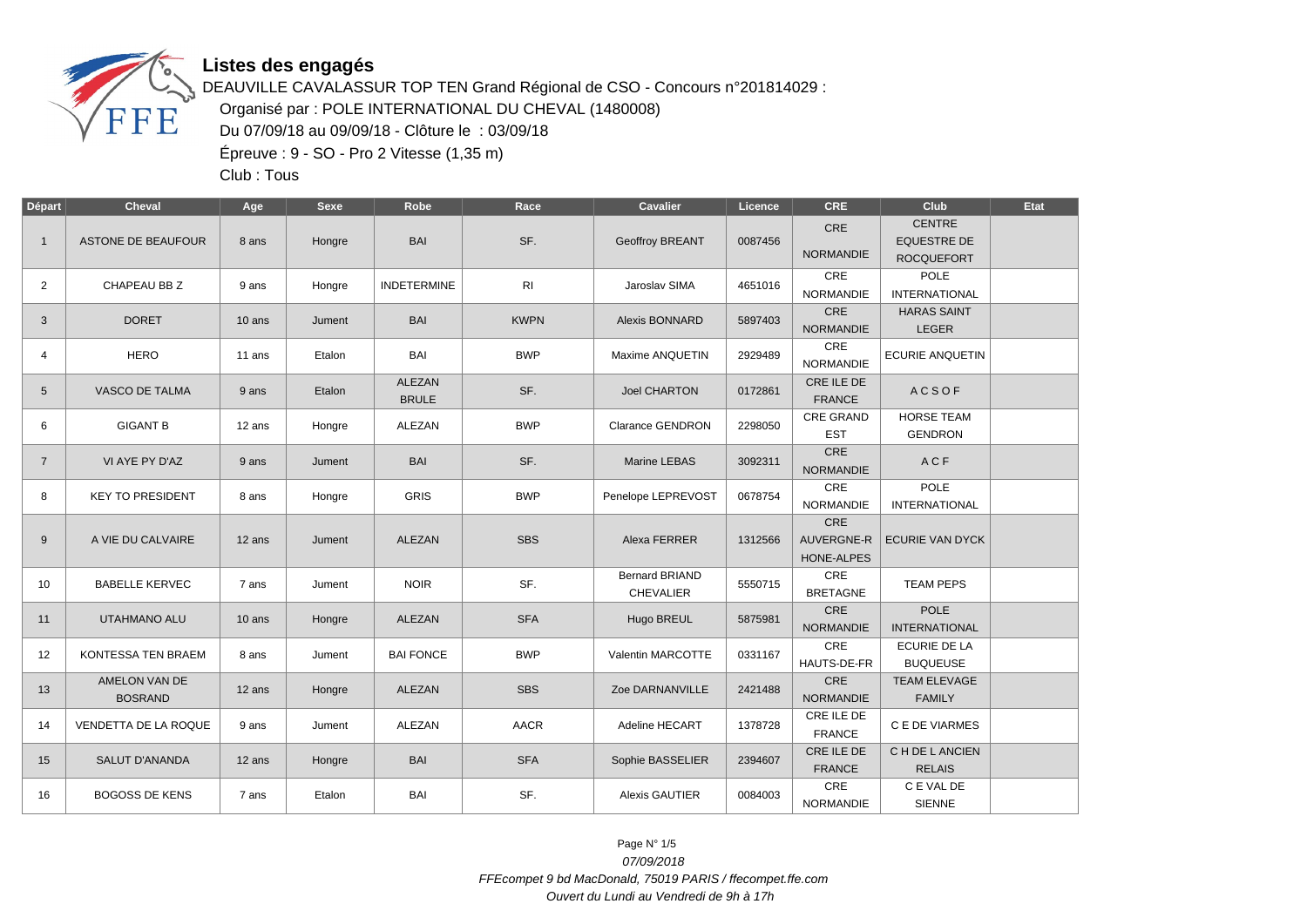

| Départ | <b>Cheval</b>                                     | Age    | <b>Sexe</b> | Robe                   | Race         | Cavalier                         | Licence | <b>CRE</b>                       | Club                                         | Etat |
|--------|---------------------------------------------------|--------|-------------|------------------------|--------------|----------------------------------|---------|----------------------------------|----------------------------------------------|------|
| 17     | AMOUR D'UN JOUR                                   | 8 ans  | Hongre      | <b>BAI</b>             | SF.          | Julie DEMARQUILLY                | 1464461 | <b>CRE</b><br><b>HAUTS-DE-FR</b> | <b>ECURIES DE LA</b><br>PEUPLERAIE           |      |
| 18     | <b>AUSTIN DES CEDRES</b>                          | 8 ans  | Jument      | BAI                    | SF.          | Adeline LEMENS                   | 5535491 | CRE ILE DE<br><b>FRANCE</b>      | <b>ECURIE EUGENIE</b><br>CEDRIC ANGOT        |      |
| 19     | <b>BEEFEATER D'AUGE</b>                           | 7 ans  | Jument      | <b>BAI</b>             | SF.          | Edgar PAILLOUSSE                 | 1202950 | CRE<br><b>NORMANDIE</b>          | <b>HARAS DE SIVA</b><br><b>LAURENCE TAJA</b> |      |
| 20     | VOYOU DU BOBOIS                                   | 9 ans  | Hongre      | BAI                    | SF.          | <b>Flore GIRAUD</b>              | 2523437 | CRE<br><b>NORMANDIE</b>          | <b>POLE</b><br><b>INTERNATIONAL</b>          |      |
| 21     | <b>AWAY SEMILLY</b>                               | 8 ans  | Etalon      | ALEZAN                 | SF.          | <b>Olivier MARTIN</b>            | 0558599 | CRE<br><b>NORMANDIE</b>          | ECURIE DE L<br><b>OLIVIER</b>                |      |
| 22     | <b>ALAMEME</b>                                    | 8 ans  | Jument      | <b>ALEZAN</b>          | SF.          | Pauline JOUANNETEAU              | 0514561 | CRE<br>HAUTS-DE-FR               | <b>HARAS DE</b><br><b>VILLERS</b>            |      |
| 23     | <b>CRISTAL CLEAR Z</b>                            | 9 ans  | Hongre      | <b>BAI</b>             | Z            | <b>Clement BOULANGER</b>         | 0933613 | CRE<br><b>NORMANDIE</b>          | <b>TEAM PEPS</b>                             |      |
| 24     | ANTARIUS DE PAZRAY                                | 8 ans  | Hongre      | ALEZAN                 | SF           | Sophie ESCANDE                   | 0099725 | CRE<br><b>NORMANDIE</b>          | <b>ECURIE ESCANDE</b>                        |      |
| 25     | <b>SUBLIM DES</b><br><b>GREZILS*TENDERCAPITAL</b> | 12 ans | Etalon      | ALEZAN                 | <b>SFB</b>   | <b>Gilbert DOERR</b>             | 0373079 | CRE<br><b>NORMANDIE</b>          | <b>EARL ECURIES</b><br><b>GILBERT DOERR</b>  |      |
| 26     | ARKANA DE QUEEN                                   | 8 ans  | Jument      | BAI                    | SF.          | Simon DUQUESNE                   | 0085440 | CRE<br><b>NORMANDIE</b>          | P C C E DU VAL DE<br>SAIRE                   |      |
| 27     | <b>ITS LOTTO 111</b>                              | 10 ans | Etalon      | BAI                    | <b>BWP</b>   | Brendan PENNARUN                 | 5515205 | <b>SHORS CRE</b>                 | <b>CLUB HIPPIQUE</b><br>DE MONACO            |      |
| 28     | <b>ALMA LOCA</b>                                  | 8 ans  | Jument      | <b>BAI FONCE</b>       | SF.          | Dorine FIRON D<br><b>ALBIGNY</b> | 0155445 | CRE<br><b>NORMANDIE</b>          | POLE<br><b>INTERNATIONAL</b>                 |      |
| 29     | QUIET LOVE                                        | 14 ans | Jument      | <b>BAI FONCE</b>       | <b>SFA</b>   | Alexandra LEDERMANN              | 0186882 | CRE<br><b>NORMANDIE</b>          | E E LEDERMANN                                |      |
| 30     | <b>ULTRA SPEED</b>                                | 10 ans | Hongre      | <b>BAI FONCE</b>       | <b>SFB</b>   | <b>Joel CHARTON</b>              | 0172861 | CRE ILE DE<br><b>FRANCE</b>      | <b>ACSOF</b>                                 |      |
| 31     | <b>RODRIGO</b>                                    | 13 ans | Etalon      | <b>GRIS</b>            | <b>HOLST</b> | <b>Clarance GENDRON</b>          | 2298050 | <b>CRE GRAND</b><br><b>EST</b>   | <b>HORSE TEAM</b><br><b>GENDRON</b>          |      |
| 32     | <b>UPERCUT D'AJON</b>                             | 10 ans | Etalon      | <b>NOIR</b><br>PANGARE | <b>SFA</b>   | Marine LEBAS                     | 3092311 | CRE<br>NORMANDIE                 | ACF                                          |      |
| 33     | <b>VARENNES DU BREUIL</b>                         | 9 ans  | Hongre      | ALEZAN                 | SF.          | Penelope LEPREVOST               | 0678754 | CRE<br><b>NORMANDIE</b>          | <b>POLE</b><br><b>INTERNATIONAL</b>          |      |
| 34     | KZOOM VAN DE<br><b>WITTEMOERE</b>                 | 8 ans  | Hongre      | BAI                    | <b>OES</b>   | Alexa FERRER                     | 1312566 | CRE<br>AUVERGNE-R<br>HONE-ALPES  | ECURIE VAN DYCK                              |      |

Page N° 2/5 07/09/2018 FFEcompet 9 bd MacDonald, 75019 PARIS / ffecompet.ffe.com Ouvert du Lundi au Vendredi de 9h à 17h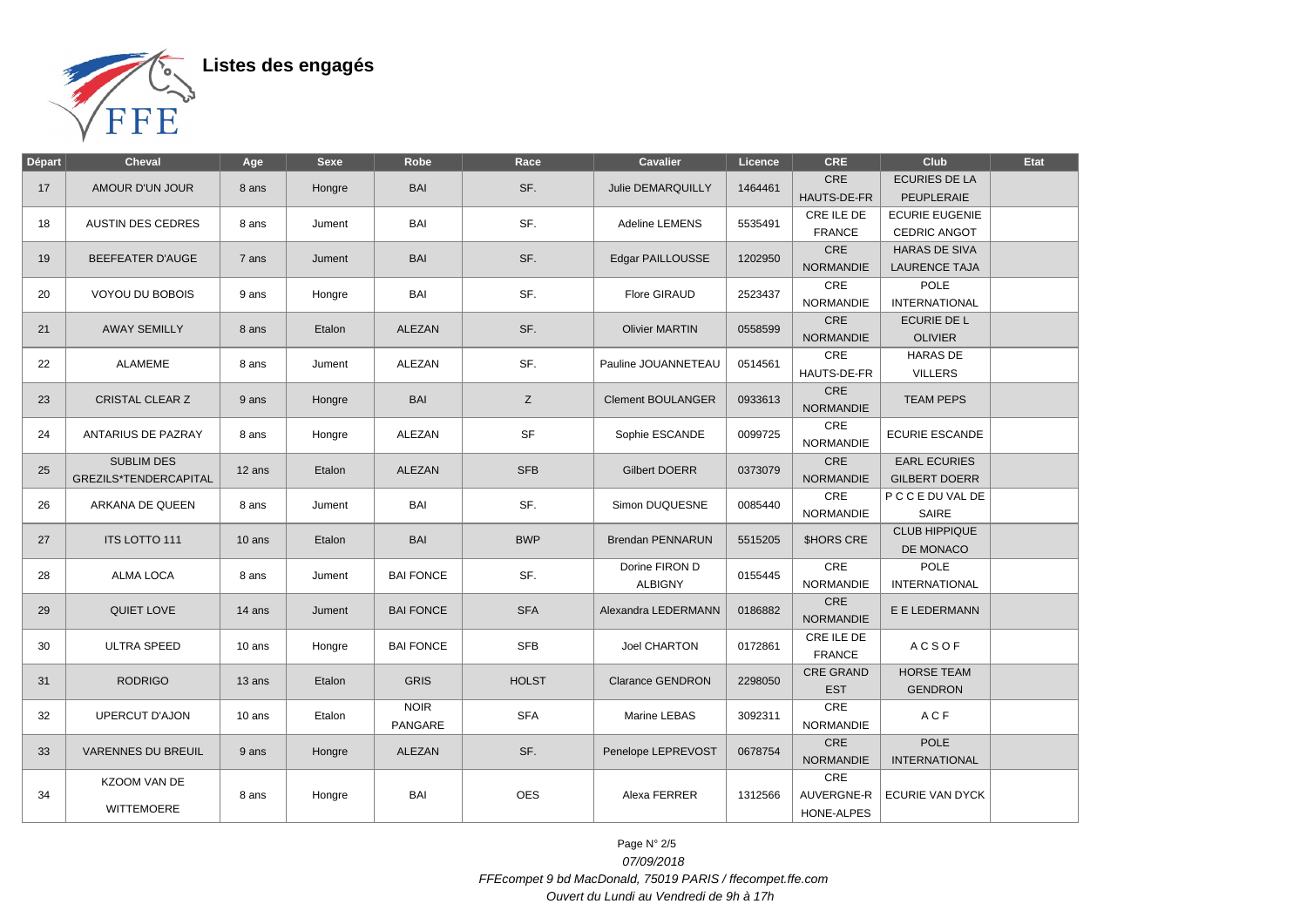

| Départ | <b>Cheval</b>                   | Age      | <b>Sexe</b> | Robe              | Race        | <b>Cavalier</b>                    | Licence | <b>CRE</b>                     | Club                                   | Etat |
|--------|---------------------------------|----------|-------------|-------------------|-------------|------------------------------------|---------|--------------------------------|----------------------------------------|------|
| 35     | BOND JAMESBOND DE<br><b>HAY</b> | 7 ans    | Etalon      | BAI               | SF.         | <b>Bernard BRIAND</b><br>CHEVALIER | 5550715 | CRE<br><b>BRETAGNE</b>         | <b>TEAM PEPS</b>                       |      |
| 36     | VAS Y TOI                       | 9 ans    | Hongre      | BAI               | AC          | Hugo BREUL                         | 5875981 | CRE<br><b>NORMANDIE</b>        | <b>POLE</b><br><b>INTERNATIONAL</b>    |      |
| 37     | I'M QUITE BRIGHT                | $11$ ans | Jument      | <b>GRIS</b>       | <b>SWB</b>  | Valentin MARCOTTE                  | 0331167 | CRE<br>HAUTS-DE-FR             | <b>ECURIE DE LA</b><br><b>BUQUEUSE</b> |      |
| 38     | AMBASSADEUR DES TESS            | 8 ans    | Hongre      | ALEZAN            | SF.         | Zoe DARNANVILLE                    | 2421488 | CRE<br><b>NORMANDIE</b>        | <b>TEAM ELEVAGE</b><br><b>FAMILY</b>   |      |
| 39     | AMETHYSTE DE LA ROQUE           | 8 ans    | Jument      | <b>BAI</b>        | SF.         | Adeline HECART                     | 1378728 | CRE ILE DE<br><b>FRANCE</b>    | C E DE VIARMES                         |      |
| 40     | <b>VENDETTA DES SALINES</b>     | 9 ans    | Jument      | BAI               | SF.         | Sophie BASSELIER                   | 2394607 | CRE ILE DE<br><b>FRANCE</b>    | C H DE L ANCIEN<br><b>RELAIS</b>       |      |
| 41     | <b>VENDETTA SEMILLY</b>         | 9 ans    | Jument      | <b>BAI</b>        | <b>SF</b>   | <b>Alexis GAUTIER</b>              | 0084003 | CRE<br><b>NORMANDIE</b>        | C E VAL DE<br><b>SIENNE</b>            |      |
| 42     | <b>FABIOLA S</b>                | 13 ans   | Jument      | BAI               | <b>BWP</b>  | Julie DEMARQUILLY                  | 1464461 | CRE<br>HAUTS-DE-FR             | <b>ECURIES DE LA</b><br>PEUPLERAIE     |      |
| 43     | SEMINOLE DES CEDRES             | 12 ans   | Jument      | BAI               | <b>SFB</b>  | <b>Adeline LEMENS</b>              | 5535491 | CRE ILE DE<br><b>FRANCE</b>    | <b>ECURIE EUGENIE</b><br>CEDRIC ANGOT  |      |
| 44     | <b>BILLIE JEAN D'AUGE</b>       | 7 ans    | Jument      | <b>ALEZAN</b>     | SF.         | Edgar PAILLOUSSE                   | 1202950 | CRE<br><b>NORMANDIE</b>        | <b>HARAS DE SIVA</b><br>LAURENCE TAJA  |      |
| 45     | ELDORADO V                      | 9 ans    | Hongre      | BAI               | <b>OES</b>  | <b>Flore GIRAUD</b>                | 2523437 | CRE<br><b>NORMANDIE</b>        | <b>POLE</b><br><b>INTERNATIONAL</b>    |      |
| 46     | ARTISTE DE L'ABBAYE             | 8 ans    | Etalon      | BAI               | SF.         | <b>Olivier MARTIN</b>              | 0558599 | CRE<br><b>NORMANDIE</b>        | <b>ECURIE DE L</b><br><b>OLIVIER</b>   |      |
| 47     | D. (alias DAKAR)                | 10 ans   | Etalon      | <b>BAI</b>        | <b>KWPN</b> | Pauline JOUANNETEAU                | 0514561 | <b>CRE</b><br>HAUTS-DE-FR      | <b>HARAS DE</b><br><b>VILLERS</b>      |      |
| 48     | ANCRE DE CHINE                  | 8 ans    | Jument      | <b>GRIS</b>       | SF.         | <b>Clement BOULANGER</b>           | 0933613 | <b>CRE</b><br><b>NORMANDIE</b> | <b>TEAM PEPS</b>                       |      |
| 49     | <b>TONIC D'ICK</b>              | 11 ans   | Etalon      | <b>BAI</b>        | <b>SFA</b>  | Wenceslas THOMEL                   | 0837961 | <b>\$HORS CRE</b>              | <b>CLUB HIPPIQUE</b><br>DE MONACO      |      |
| 50     | <b>VODKA DU BARQUET</b>         | 9 ans    | Hongre      | <b>BAI</b>        | <b>SF</b>   | Emilie PAILLOT                     | 4648977 | CRE<br><b>NORMANDIE</b>        | <b>SNC GHELFI</b>                      |      |
| 51     | AL CAPONE BRUYERES              | 8 ans    | Hongre      | BAI               | SF.         | Marie SAPIN                        | 5813224 | <b>CRE</b><br><b>NORMANDIE</b> | <b>POLE</b><br><b>INTERNATIONAL</b>    |      |
| 52     | VANCLEEF DE BEAUFOUR            | 9 ans    | Etalon      | <b>BAI CERISE</b> | SF.         | <b>Bruno COUTUREAU</b>             | 0194544 | <b>CRE</b><br>NORMANDIE        | <b>JUMP PAYS D</b><br><b>AUGE</b>      |      |

Page N° 3/5 07/09/2018 FFEcompet 9 bd MacDonald, 75019 PARIS / ffecompet.ffe.com Ouvert du Lundi au Vendredi de 9h à 17h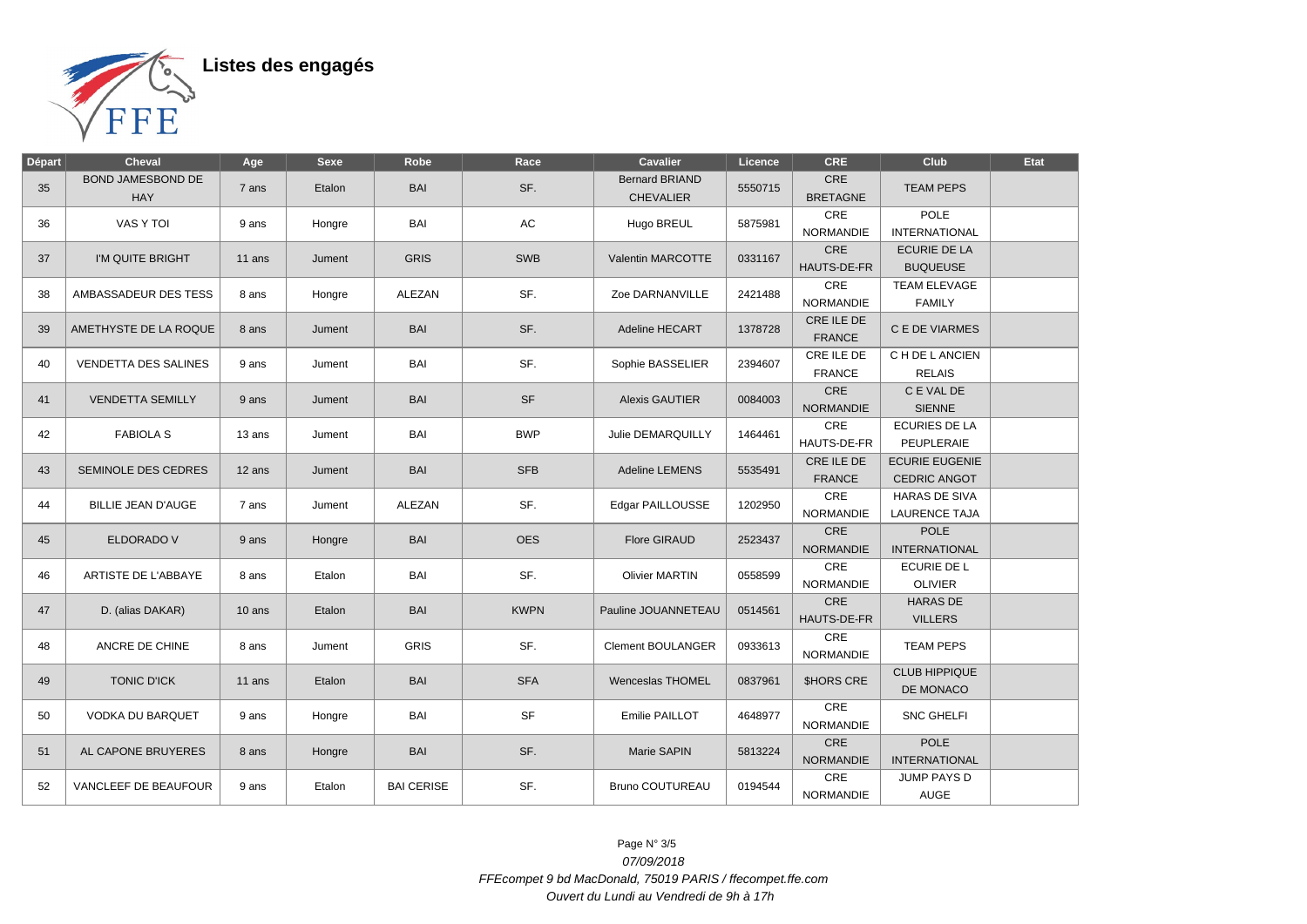

| <b>Départ</b> | <b>Cheval</b>               | Age    | <b>Sexe</b> | Robe             | Race         | <b>Cavalier</b>                           | Licence | <b>CRE</b>                      | Club                                                         | Etat |
|---------------|-----------------------------|--------|-------------|------------------|--------------|-------------------------------------------|---------|---------------------------------|--------------------------------------------------------------|------|
| 53            | <b>VIVALDI DES FORETS</b>   | 9 ans  | Hongre      | <b>BAI</b>       | SF.          | <b>Amandine BARTHE</b>                    | 2353249 | CRE ILE DE<br><b>FRANCE</b>     | <b>DOMAINE DE</b><br><b>GADANCOURT LES</b><br><b>ECURIES</b> |      |
| 54            | RANGER DE PEPINVAST         | 13 ans | Etalon      | ALEZAN           | <b>SFA</b>   | Mederic ROBERGE                           | 2614652 | CRE<br><b>NORMANDIE</b>         | <b>LEPELTIER</b><br>SYLVERE                                  |      |
| 55            | <b>VINTEDGE D'AURBEE</b>    | 9 ans  | Hongre      | ALEZAN           | <b>SF</b>    | <b>Francois GRILLARD</b>                  | 0038410 | CRE<br><b>NORMANDIE</b>         | <b>HARAS D ARAGON</b>                                        |      |
| 56            | THETYS DE LONGA             | 11 ans | Jument      | ALEZAN           | <b>SFA</b>   | Eugenie VOLKER                            | 2476227 | CRE<br>NORMANDIE                | <b>POLE</b><br><b>INTERNATIONAL</b>                          |      |
| 57            | <b>BEAUTY DE L'EPINETTE</b> | 7 ans  | Jument      | <b>BAI</b>       | SF.          | Christophe ESCANDE                        | 0099697 | CRE<br><b>NORMANDIE</b>         | <b>ECURIE ESCANDE</b>                                        |      |
| 58            | <b>QUINTAIR</b>             | 8 ans  | Hongre      | <b>BAI FONCE</b> | <b>HOLST</b> | Penelope LEPREVOST                        | 0678754 | CRE<br><b>NORMANDIE</b>         | <b>POLE</b><br><b>INTERNATIONAL</b>                          |      |
| 59            | <b>TROIKA DENFER</b>        | 11 ans | Jument      | <b>GRIS</b>      | <b>HOLST</b> | Alexa FERRER                              | 1312566 | CRE<br>AUVERGNE-R<br>HONE-ALPES | <b>ECURIE VAN DYCK</b>                                       |      |
| 60            | APPYDAME DE RANCE           | 8 ans  | Jument      | BAI              | SF.          | <b>Bernard BRIAND</b><br><b>CHEVALIER</b> | 5550715 | CRE<br><b>BRETAGNE</b>          | <b>TEAM PEPS</b>                                             |      |
| 61            | <b>STARBUCK'S</b>           | 12 ans | Hongre      | ALEZAN           | <b>SFA</b>   | Hugo BREUL                                | 5875981 | <b>CRE</b><br><b>NORMANDIE</b>  | <b>POLE</b><br><b>INTERNATIONAL</b>                          |      |
| 62            | <b>ATHINA MAIL</b>          | 8 ans  | Jument      | <b>BAI FONCE</b> | SF.          | Sylvain MISRAOUI                          | 0162074 | CRE ILE DE<br><b>FRANCE</b>     | <b>SYLVAIN</b><br><b>MISRAOUI</b>                            |      |
| 63            | UN DE PLUS DU CLOCHER       | 10 ans | Etalon      | <b>ALEZAN</b>    | <b>SFA</b>   | <b>Rutherford LATHAM</b>                  | 0204088 | CRE<br><b>NORMANDIE</b>         | <b>ECURIES DE LA</b><br>COUR AU PUITS                        |      |
| 64            | TILDA DE MARS               | 11 ans | Jument      | ALEZAN           | <b>SFA</b>   | Ninon DECAQUERAY                          | 2720704 | CRE<br><b>NORMANDIE</b>         | <b>LA MANGEOIRE</b>                                          |      |
| 65            | ADEQUAT DES COTEAUX         | 8 ans  | Hongre      | <b>BAI</b>       | SF.          | Thierry DUPONT                            | 0081286 | CRE<br><b>NORMANDIE</b>         | <b>ECURIES DE LA</b><br><b>MOTTE</b>                         |      |
| 66            | AISHA DES CARMILLES         | 8 ans  | Jument      | BAI              | SF.          | Solenne LEVALLOIS                         | 2898512 | CRE<br><b>NORMANDIE</b>         | POLE<br><b>INTERNATIONAL</b>                                 |      |
| 67            | ATENA DE L'ERMITAGE         | 8 ans  | Jument      | <b>BAI</b>       | SF.          | Alexandra DERAMBURE                       | 5428387 | CRE ILE DE<br><b>FRANCE</b>     | <b>HARAS DES</b><br><b>BRUMES</b>                            |      |
| 68            | <b>BALDINI DE BEAUFOUR</b>  | 7 ans  | Etalon      | ALEZAN           | SF.          | Marie PAILLOUX                            | 0373015 | <b>CRE</b><br><b>NORMANDIE</b>  | <b>CENTRE</b><br><b>EQUESTRE DE</b><br><b>ROCQUEFORT</b>     |      |
| 69            | AMONA DU TEMPLE             | 8 ans  | Etalon      | <b>BAI</b>       | SF.          | Jacques BONNET                            | 0174736 | CRE ILE DE<br><b>FRANCE</b>     | C H DE L ANCIEN<br><b>RELAIS</b>                             |      |

Page N° 4/5 07/09/2018 FFEcompet 9 bd MacDonald, 75019 PARIS / ffecompet.ffe.com Ouvert du Lundi au Vendredi de 9h à 17h